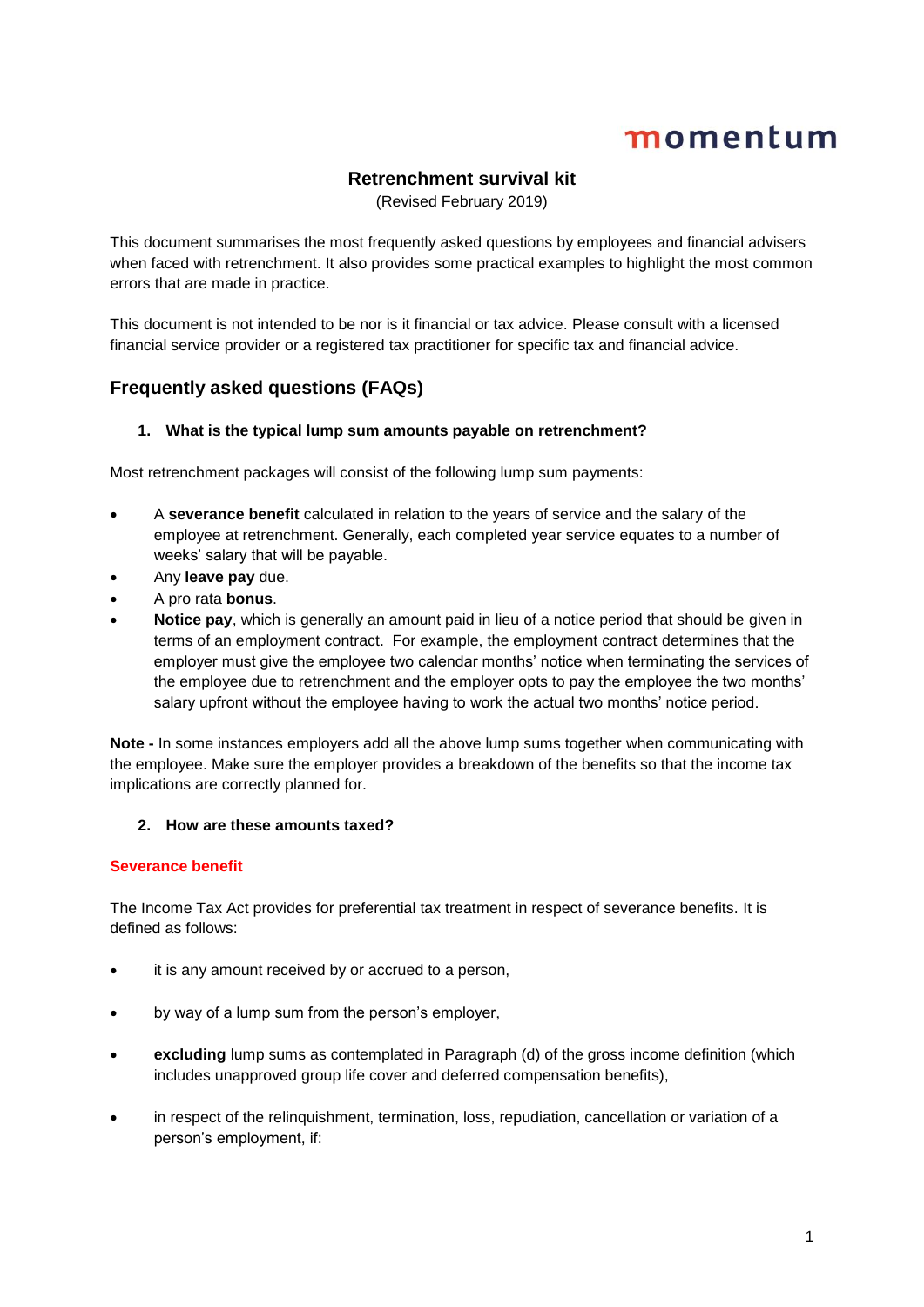- such a person is 55 years old, or
- such relinquishment, termination, loss, repudiation, cancellation or variation is due to the person becoming permanently incapable of holding the person's office or employment due to sickness, accident, injury or incapacity through infirmity of mind or body, or
- such termination or loss is due to the person's employer having ceased to carry on or intending to cease carrying on the trade in respect of which the person was employed or appointed, or the person having become redundant in consequence of a general reduction in personnel or a reduction in personnel of a particular class by the person's employer, **unless**, where the person's employer is a company or close corporation, the person at any time held more than 5% of the issued share capital or members' interest in the company or close corporation.

Therefore, where an employee receives a lump sum from their employer, that lump sum will qualify as a severance benefit if:

- The person is over 55 years of age, irrespective of the reason for the termination of employment;
- If the person's employment is terminated due to ill health or permanent disability, irrespective of the person's age;
- If the employment is terminated due to retrenchment, irrespective of the age of the person and the person never owned more than 5% of the equity in the employer (the company or close corporation that is the employer entity). This includes voluntary and involuntary retrenchment.

If an amount qualifies as a severance benefit and it accrues to the taxpayer on or after **1 March 2011**, the amount will be taxed according to the tax table applicable to retirement fund lump sums payable upon retirement or death.

Any lump sum withdrawal made from the **employer pension or provident fund** as a consequence to retrenchment will also be taxed in terms of the retirement tax table (on condition that the taxpayer did not hold more than 5% of the equity of the employer at any time) and not the withdrawal tax table. It is imperative that the withdrawal is made when leaving the employer retirement fund due to the retrenchment. It cannot be delayed until a later stage. This will not apply in respect of a retirement annuity fund as access to the fund is restricted until retirement, disability, death, emigration or the paid up value is less than R7 000 as a retirement annuity is not linked to the employment status of an individual.

The reason why this beneficial tax treatment is afforded is because the retrenched worker would need immediate cash to support their normal living expenses until new employment is secured.

**Note –** where the taxpayer held more than 5% of the equity in the employer at any time:

- The retrenchment benefit will not be taxed as a severance benefit but as part of gross income, and
- The withdrawal made from the retirement fund will not qualify for the preferential tax treatment and will be taxed according to the withdrawal tax table.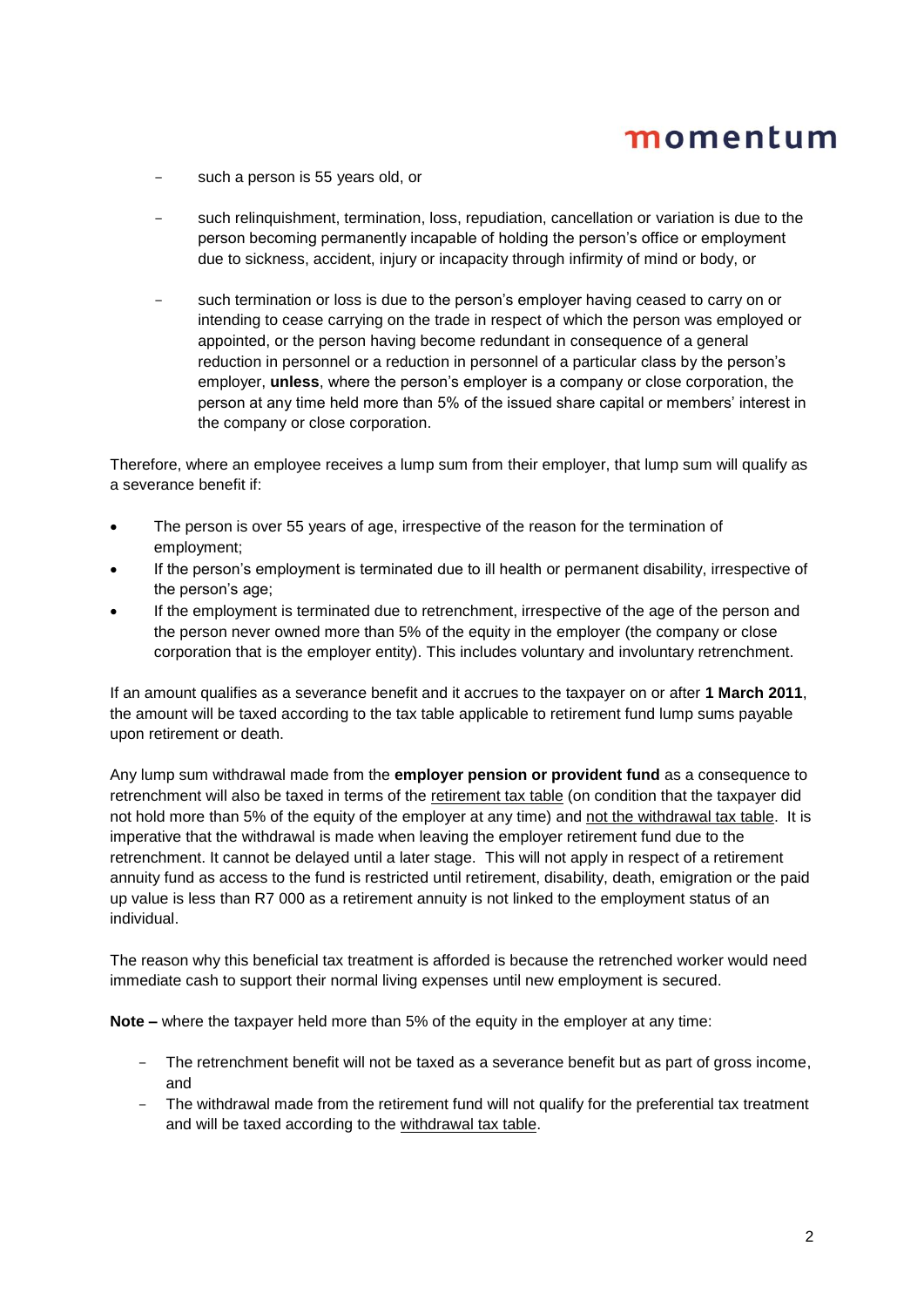The current retirement lump sum tax table is as follows:

| <b>Taxable portion</b> | Tax rates 2018/2019                                 |
|------------------------|-----------------------------------------------------|
| R0-R500 000            | Nil                                                 |
| R500 001-R700 000      | 18% of amount in excess of R500 000                 |
| R700 001-R1 050 000    | R36 000 plus 27% of amount in excess of R700 000    |
| R1 050 001 +           | R130 500 plus 36% of amount in excess of R1 050 000 |

The withdrawal lump sum tax table is as follows:

| <b>Taxable portion</b> | Tax rates 2018/2019                               |
|------------------------|---------------------------------------------------|
| R0-R25 000             | Nil                                               |
| R25 001-R660 000       | 18% of amount in excess of R25 000                |
| R660 001-R990 000      | R114 300 plus 27% of amount in excess of R660 000 |
| R990 001 +             | R203 400 plus 36% of amount in excess of R990 000 |

#### **NB - Please confirm that the tax table has not changed before advising a client.**

### **Leave pay, bonuses, notice pay**

These amounts will be included in the taxpayer's gross income and be subject to income tax as per normal. Therefore, the full amount is subject to income tax at the taxpayer's marginal tax rate.

**Example:** John Smit is 54 years old and he is retrenched. Upon termination of service he receives the following amounts:

| Salary in lieu of notice | R <sub>100</sub> 000 |
|--------------------------|----------------------|
| Leave pay                | R 35 000             |
| Pro rata bonus           | R 60 000             |
| Retrenchment package     | R689 000             |

He has a pension fund with his employer and the resignation benefit at the time of his retrenchment is R980 000. He decides to withdraw R180 000 and to transfer the balance of R700 000 to a preservation fund.

John has never received any retirement fund lump sums during his lifetime and his marginal tax rate is 41%.

The tax consequences will be as follows: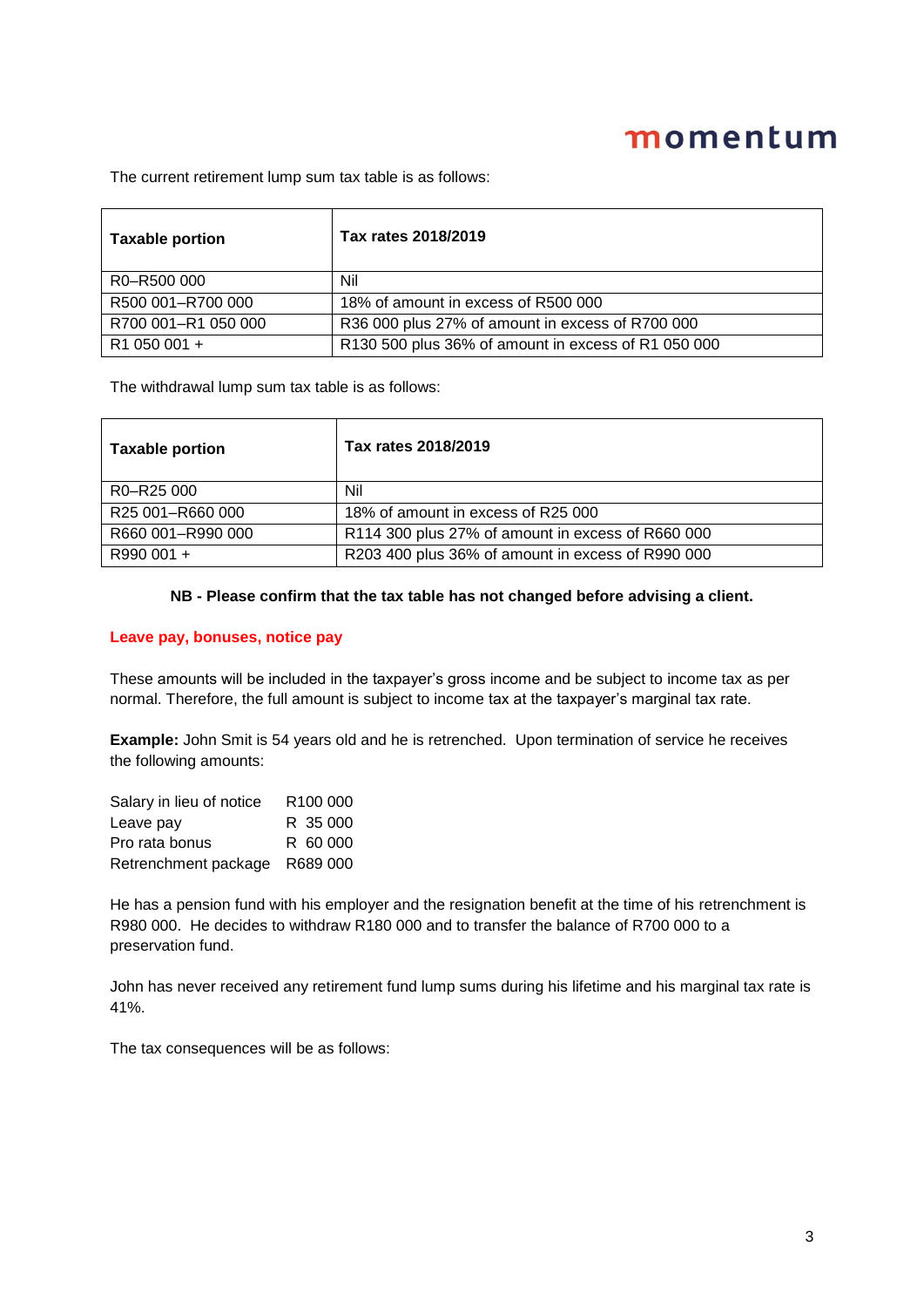#### **Gross income taxed at marginal rate:**

| Salary, leave pay, bonus | R <sub>195</sub> 000 |
|--------------------------|----------------------|
| Less tax at 41%          | R 79.950             |
| Net amount               | R <sub>115</sub> 050 |

## **Retirement lump sum tax table:** Retrenchment package R689 000 Retirement fund lump sum withdrawal R180 000 Total amount **R869 000** Tax according to tax table R 81 630 Net amount R787 370

Tax calculation - (R36 000 + ((R869 000-R700 000)\*27%) = R81 630

The total amount received by John after tax is R902 420.

**Example:** John Smit is 54 years old and he is retrenched. John held 12% shares in the company that is retrenching him in 1989, which he sold to his son in 2003. Upon termination of service he receives the following amounts:

| Salary in lieu of notice | R <sub>100</sub> 000 |
|--------------------------|----------------------|
| Leave pay                | R 35 000             |
| Pro rata bonus           | R 60 000             |
| Retrenchment package     | R689 000             |

He has a pension fund with his employer and the resignation benefit at the time of his retrenchment is R980 000. He decides to withdraw R180 000 and to transfer the balance of R700 000 to a preservation fund.

John has never received any retirement fund lump sums during his lifetime and his marginal tax rate is 41%.

The tax consequences will be as follows:

#### **Gross income taxed at marginal rate:**

| Salary, leave pay, bonus | R <sub>195</sub> 000 |
|--------------------------|----------------------|
| Retrenchment package     | R689 000             |
| Total                    | R884 000             |
| Less tax at 41%          | R362 440             |
| Net amount               | R521 560             |
|                          |                      |

#### **Withdrawal lump sum tax table:**

| Retirement fund lump sum withdrawal | R <sub>180</sub> 000 |
|-------------------------------------|----------------------|
| Tax according to tax table          | R 27 900             |
| Net amount                          | R <sub>152</sub> 100 |

Tax calculation - (R180 000 – R25 000) x 18% = R27 900

The total amount received by John is R673 660.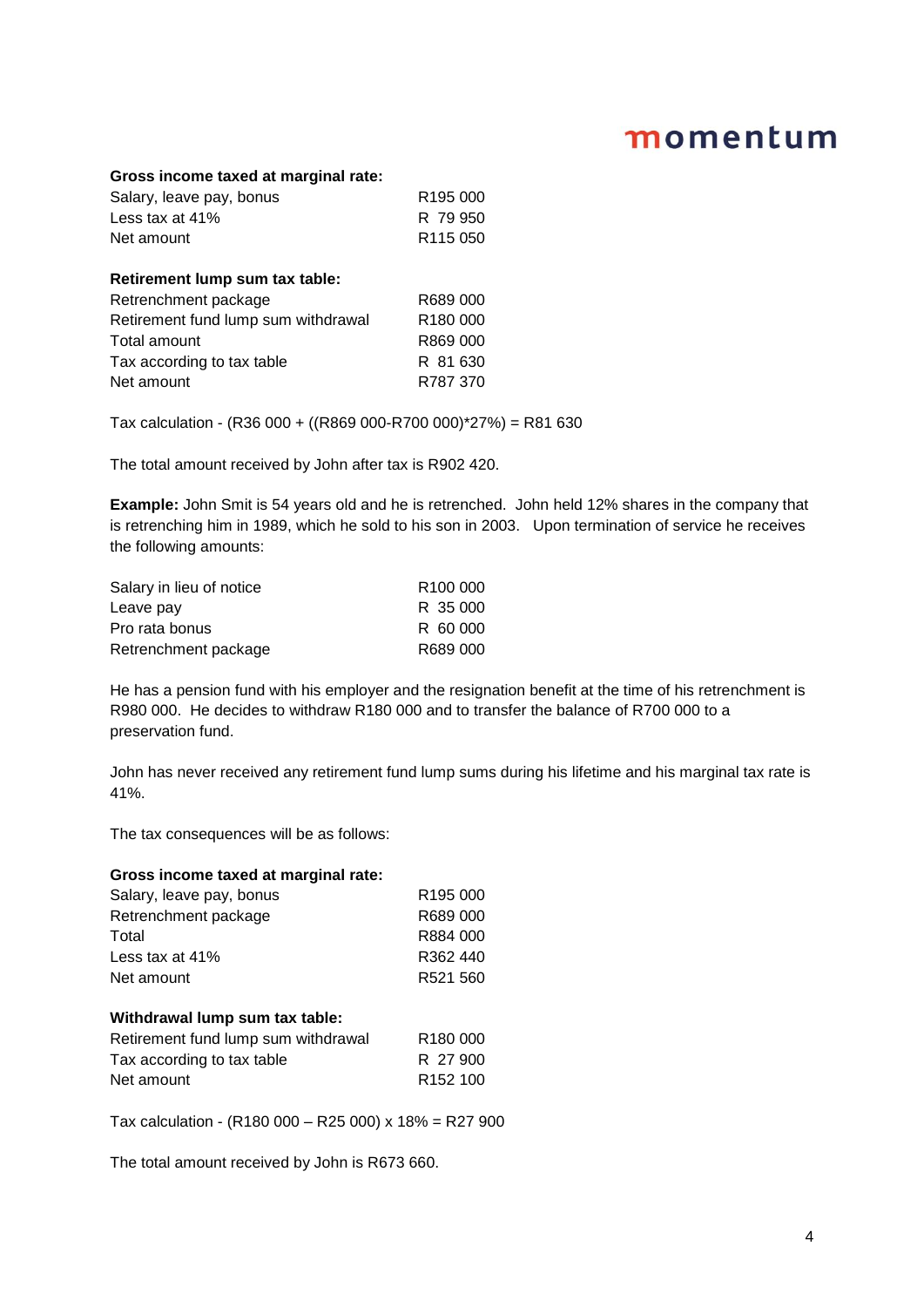In this example John's retrenchment benefit was taxed as part of his gross income at his marginal tax rate and not according to the retirement tax table due to him holding more than 5% of the shares in the company that retrenched him. As a result of this the withdrawal made from his retirement fund at the time of the retrenchment is taxed according to the withdrawal tax table and not the retirement tax table.

**Example:** John Smit is 58 years old and he is retrenched and has not reached retirement age yet. In 1989 John held 12% of the shares in the company that is retrenching him, which he sold to his son in 2003. Upon termination of service he receives the following amounts:

| Salary in lieu of notice | R <sub>100</sub> 000 |
|--------------------------|----------------------|
| Leave pay                | R 35 000             |
| Pro rata bonus           | R 60 000             |
| Retrenchment package     | R689 000             |

He has a pension fund with his employer and the resignation benefit at the time of his retrenchment is R980 000. He decides to withdraw R180 000 and to transfer the balance of R700 000 to a preservation fund.

John has never received any retirement fund lump sums during his lifetime and his marginal tax rate is 41%.

The tax consequences will be as follows:

#### **Gross income taxed at marginal rate:**

| Salary, leave pay, bonus | R <sub>195</sub> 000 |
|--------------------------|----------------------|
| Less tax at $41\%$       | R 79 950             |
| Net amount               | R <sub>115</sub> 050 |

#### **Retirement lump sum tax table:**

| Retrenchment package       | R689 000 |
|----------------------------|----------|
| Tax according to tax table | R 34 020 |
| Net amount                 | R654 980 |

Tax calculation - (R689 000 – R500 000)\*18% = R34 020

#### **Withdrawal lump sum tax table:**

| Retirement fund lump sum withdrawal | R <sub>180</sub> 000 |
|-------------------------------------|----------------------|
| Tax according to tax table          | R 27 900             |
| Net amount                          | R <sub>152</sub> 100 |

Tax calculation - (R180 000 – R25 000) x 18% = R27 900

The total amount received by John is R874 520.

In this example John's retrenchment benefit was taxed as a severance benefit due to him being over the age of 55. The fact that he held more than 5% of the shares in the company that retrenched him will not impact this as it will still qualify as a severance benefit. However, the withdrawal made from his retirement fund at the time of the retrenchment is taxed according to the withdrawal tax table and not the retirement tax table due to the shareholding he had.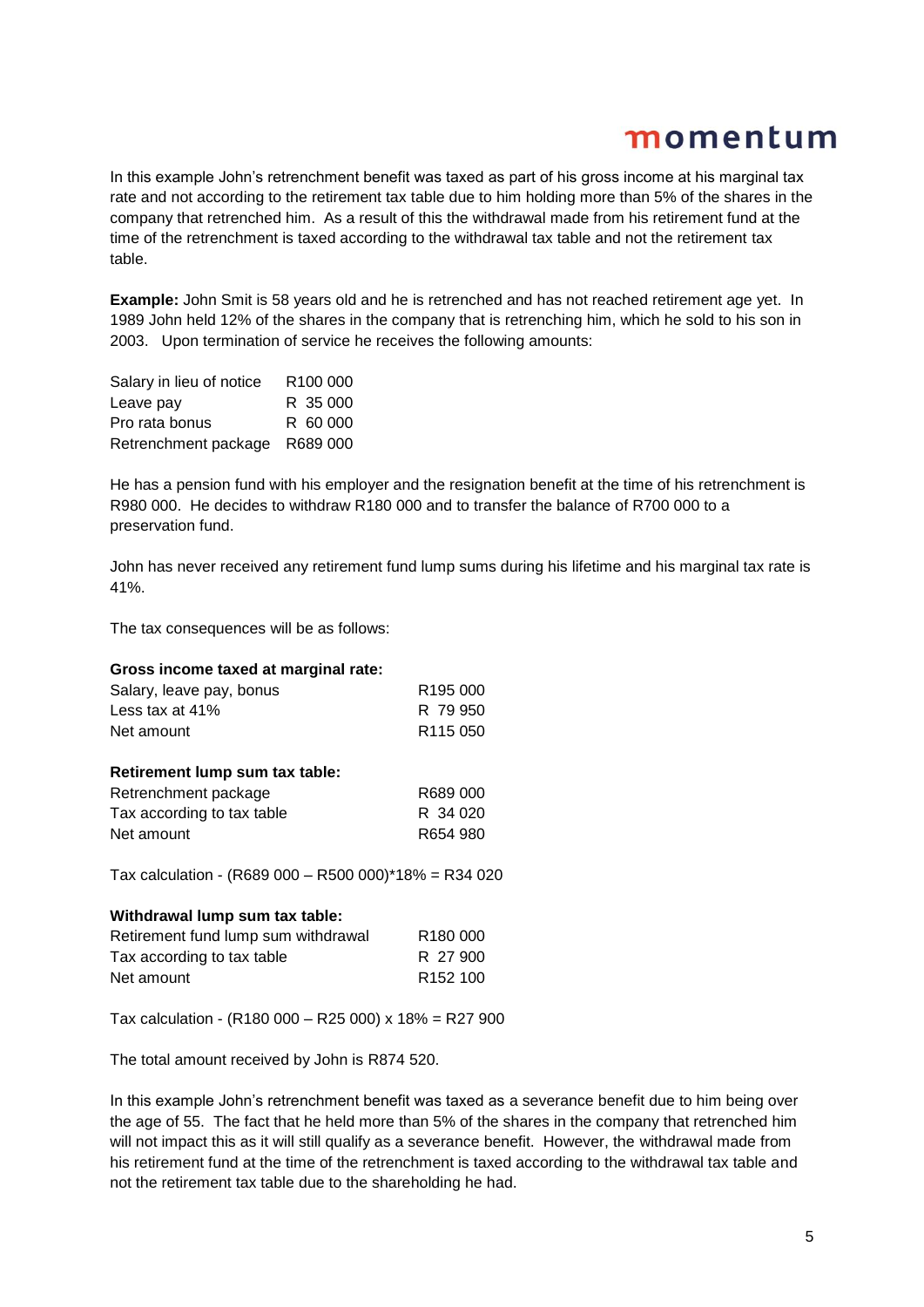## **3. Can the severance benefit paid by the employer to the employee be paid into a retirement fund tax-free?**

No – the severance benefit will be paid as a cash lump sum and will be taxed in terms of the retirement fund tax table applicable to retirement/death.

Where the taxpayer elects to contribute all or a portion of the severance benefit to a retirement fund, it will be the after-tax amount that will be invested in the retirement fund. It will be treated like any other ad hoc contribution to the retirement fund and as a result the taxpayer may enjoy a tax deduction in respect of the contribution made, depending on the type of fund contributed to.

## **4. Will the severance benefit have an impact on the income tax payable on future retirement fund lump sums a person may receive?**

Yes, aggregation rules will apply when calculating the income tax payable on a retirement fund lump sum, either due to a withdrawal made from a fund prior to retirement or upon retirement or upon death prior to retirement.

This means that all lump sums received during one's lifetime will be aggregated to determine the total income tax payable, whilst a tax credit will be enjoyed in respect of past lump sums received.

Aggregation applies in respect of the following lump sums received:

- Retirement lump sums received after 1 October 2007,
- Withdrawal lump sums received after 1 March 2009,
- Severance benefits received after 1 March 2011.

All lump sums received prior to these dates will not be taken into account for aggregation purposes.

### **Example:**

Cindy is retrenched by her employer and will receive a retrenchment package of R495 000.

On 1 October 2014 she resigned from her previous employer at which time she elected to withdraw R25 000 from her pension fund to settle her credit card debt. She did not pay any income tax on that amount as it was equal to the tax-free entitlement for withdrawals.

When determining the income tax on the severance benefit, aggregation will apply. Therefore, the retirement tax table will now be applied to R520 000 (which is made up of the R495 000 severance benefit plus the R25 000 lump sum withdrawn on her previous resignation) and not only the R495 000.

Therefore, she will be liable to pay R3 600 income tax (R520 000 – R500 000 x 18%).

A tax credit can apply in respect of lump sums previously received, however, the credit is calculated using the tax table applicable at this instance and not the tax table that was actually used when that lump sum was actually received.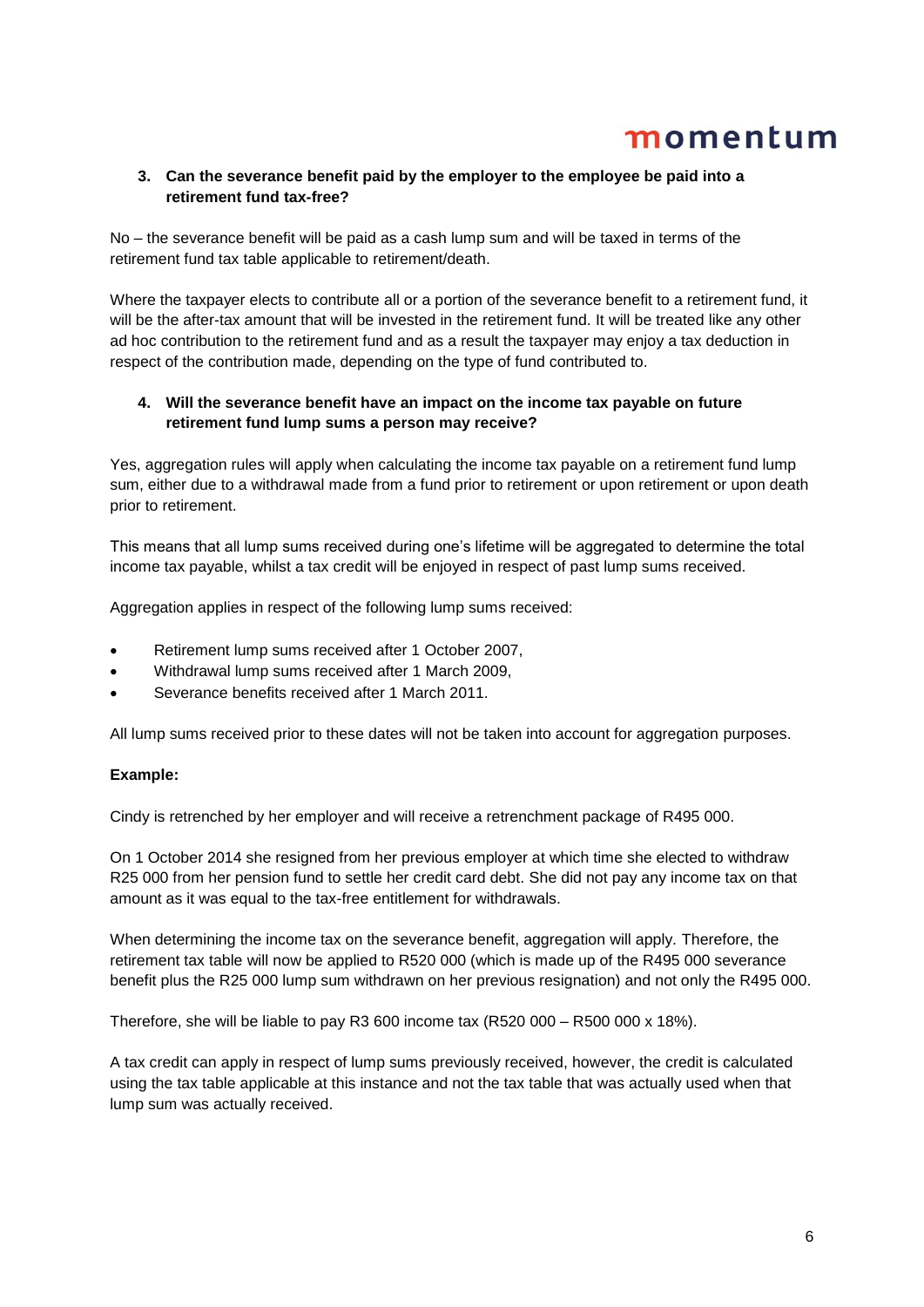### **5. What impact will retrenchment have on the employer provided pension or provident fund?**

Generally, retrenchment will terminate the employee's membership to the employer retirement fund, whether it is a pension or provident fund (unless the rules of the fund allows for exceptions). The employee will have the following options in respect of the retirement fund.

#### **The employee is not eligible for retirement – below retirement age**

The employee will be entitled to the resignation or withdrawal benefit available in the pension or provident fund.

The alternatives available in respect of the resignation benefit are as follows:

- Withdraw the full amount as a lump sum,
- Transfer the full amount to another approved retirement fund, and
- A combination of the above.

#### **Withdrawal of a lump sum**

Where a lump sum is taken, income tax will be levied. As this withdrawal is made as a direct result of the retrenchment (the withdrawal must coincide with the retrenchment), the withdrawal lump sum will be taxed according to the retirement tax table and not the withdrawal tax table – provided that the retirement fund is in fact an employer provided fund.

**Note -** It is important to note that the withdrawal from the fund must be made at the time of the retrenchment to qualify for the preferential tax treatment. Where a member makes the decision to transfer the retirement fund benefit to another approved fund, like a preservation fund, and a subsequent withdrawal is made from that fund, the preferential treatment will no longer apply. The retirement lump sum withdrawal tax table will apply which is as follows:

**Transfer to another approved retirement fund -** Where the benefit is transferred to an approved retirement fund, no income tax will be payable upon the transfer. The following transfers can be done tax-free.

From a pension fund to:

- Another pension fund,
- A pension preservation fund, and
- A retirement annuity fund.

From a provident fund to:

- Another provident fund,
- A provident preservation fund,
- A pension fund,
- A pension preservation fund, and
- A retirement annuity fund.

**Note –** the member will not be entitled to transfer the resignation benefit or any portion thereof to a compulsory annuity.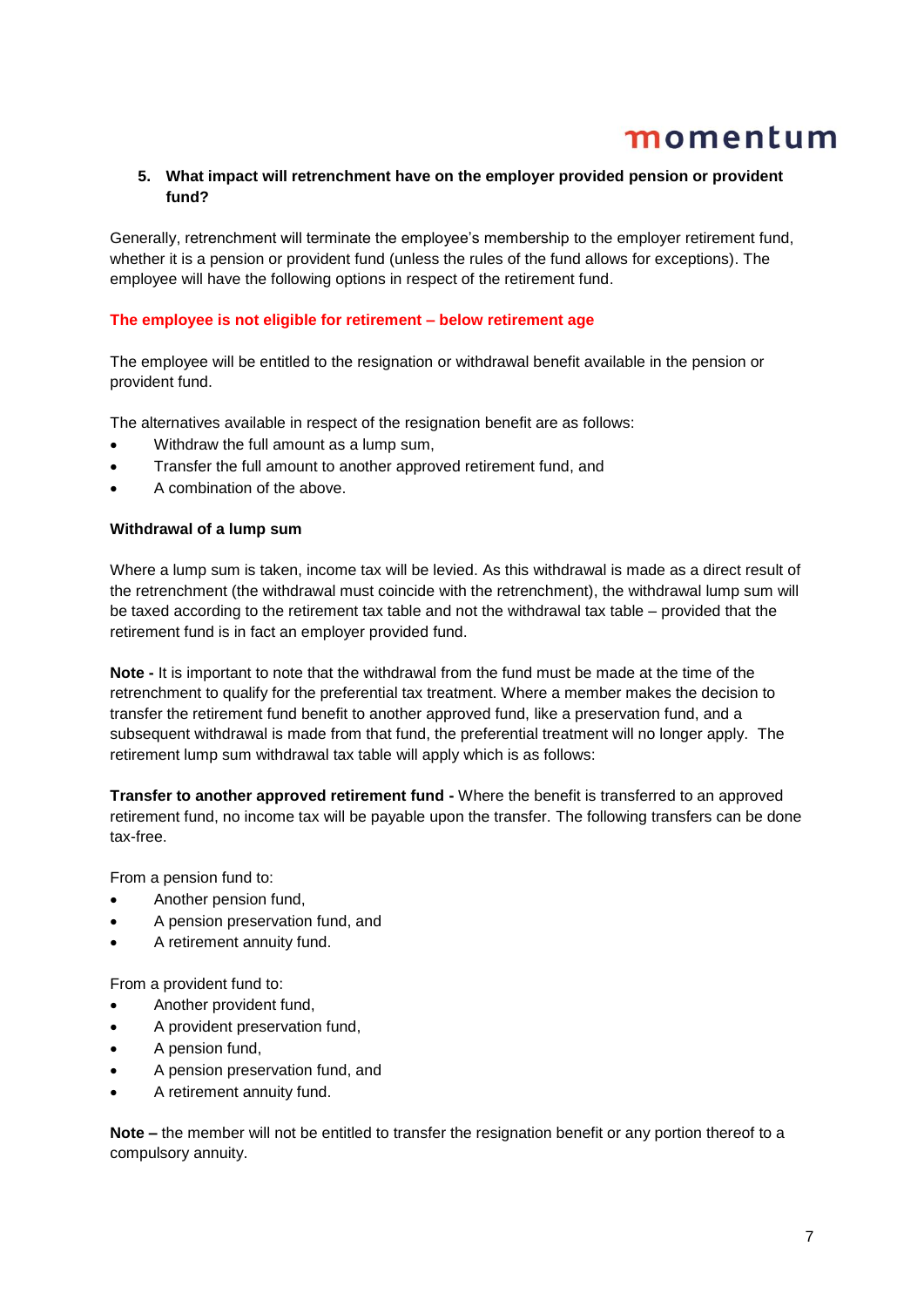## **5.1 If the retirement fund benefit is transferred to a preservation fund, will the individual have access to the funds prior to reaching normal retirement?**

When the member is retrenched, the full or a portion of the retirement fund benefit can be transferred to a preservation fund. Preservation funds, irrespective if it is a pension or provident preservation fund, allows for one withdrawal to be made prior to retirement. This can be a partial withdrawal or the full amount in the preservation fund can be withdrawn. Once one withdrawal has been made, no further access will be possible until the member reaches normal retirement.

**Note -** Where a retirement fund benefit was transferred to another approved fund at retrenchment, the tax treatment applicable on severance benefits and retirement fund withdrawals due to retrenchment will be forfeited. When a withdrawal is made from the subsequent retirement fund (like a new employer's retirement fund or a preservation fund) that lump sum will be taxed according to the withdrawal lump sum tax table and not the retirement lump sum tax table that would have applied upon retrenchment. The amount withdrawn will also add to the aggregated lump sum when the member eventually retires.

**Example:** Marcia is retrenched and she receives a retrenchment package of R472 000. She was a member of her employer's provident fund and the fund value at the date of retrenchment is R930 000. The following scenarios can apply:

**Scenario 1 -** Marcia decides to take her full provident fund value as a lump sum. Therefore the total amount that will be taxed according to the retirement tax table is R472 000 + R930 000 = R1 402 000. Assuming no previous lump sums were received, the income tax liability will be calculated as follows:

R130 500 + ((R1 402 000 – R1 050 000) x 36%) = R257 220 tax payable

**Scenario 2 -** Marcia decides to transfer the full provident fund value to a provident preservation fund. Six months later she decides to make a withdrawal from the preservation fund equal to R450 000. The tax will be as follows:

Tax on retrenchment benefit is calculated using the retirement tax table:  $(R472 000 - R500 000)$  x 18% = R0

Tax on withdrawal from the preservation fund is calculated using the withdrawal tax table and aggregation will apply in respect of the severance benefit she received:

| Withdrawal from preservation fund                          | R450 000             |
|------------------------------------------------------------|----------------------|
| Plus severance benefit due to aggregation                  | R472 000             |
| Taxable lump sum                                           | R922 000             |
| Tax ito withdrawal tax table                               | R185 040             |
| $(R114300 + ((R922000 - R660000) \times 27%)$              |                      |
| Tax credit on severance benefit using withdrawal tax table | R80460               |
| (R472 000 - R25 000) x 18%                                 |                      |
| Tax payable on withdrawal from preservation fund           | R <sub>104</sub> 580 |

This example also illustrates the tax credit calculation using the tax table applicable at the time and not the tax table that the amount was actually taxed against – in this instance Marcia is enjoying a tax credit even though she did not pay tax on the severance benefit when it was received.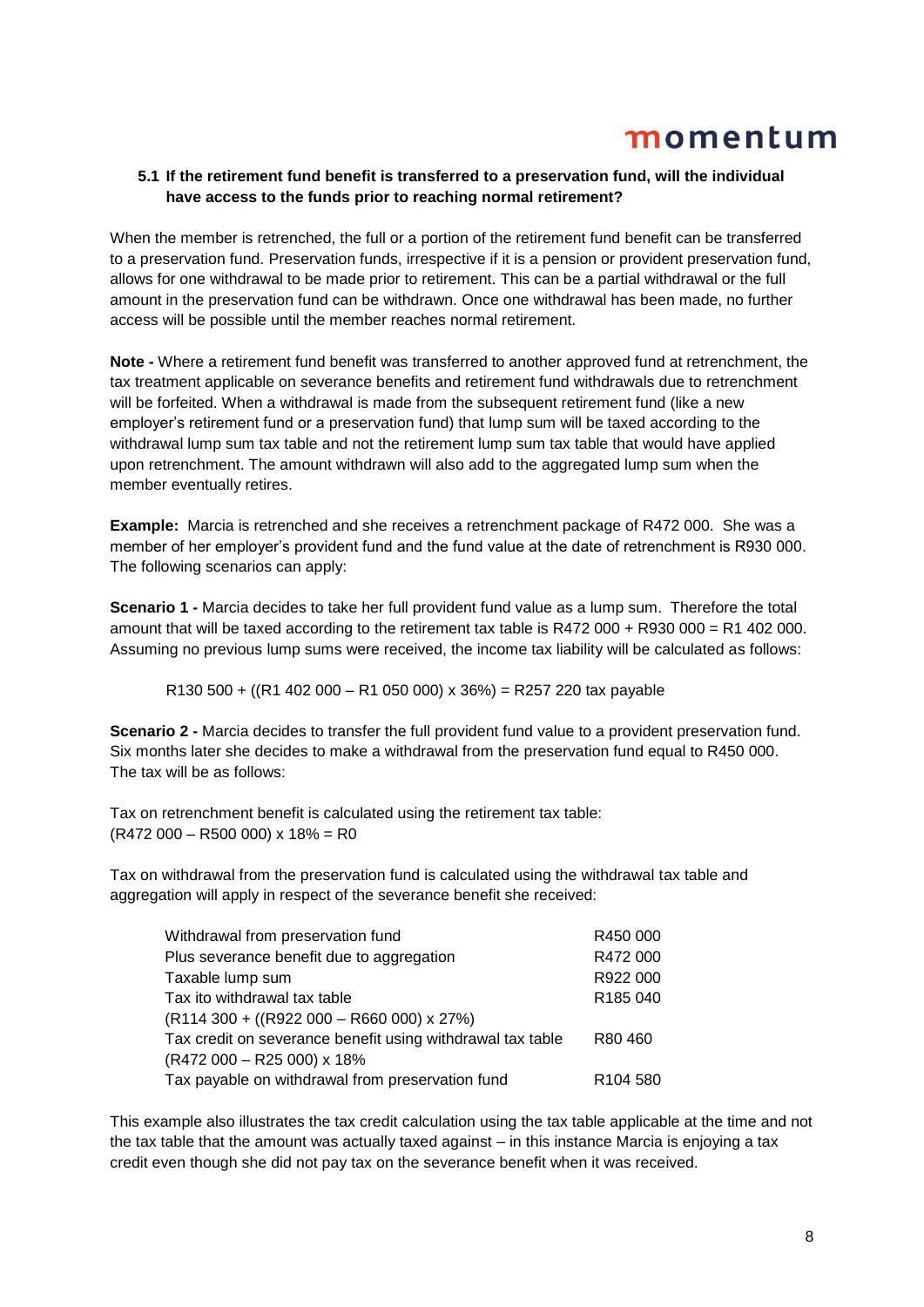**Scenario 3 -** Marcia decides to take R330 000 of the provident fund value at the time of being retrenched and she transfers the balance of the provident fund value to a provident preservation fund. Two years later she decides to make a withdrawal from the preservation fund equal to R120 000. The tax will be as follows:

Tax on retrenchment benefit and provident fund withdrawal at time of retrenchment is calculated using the retirement tax table:

| Retrenchment benefit                       | R472 000 |
|--------------------------------------------|----------|
| Provident fund withdrawal                  | R330 000 |
| Total taxable amount                       | R802 000 |
| Tax payable                                | R 63540  |
| $(R36 000 + ((R802 000 - R700 000) x 27%)$ |          |

Tax on withdrawal from the preservation fund is calculated using the withdrawal tax table and aggregation will apply in respect of the severance benefit and previous provident fund lump sum withdrawal she received:

| Withdrawal from preservation fund                          | R120 000             |
|------------------------------------------------------------|----------------------|
| Plus severance benefit due to aggregation                  | R472 000             |
| Plus provident fund withdrawal                             | R330 000             |
| Taxable lump sum                                           | R922 000             |
| Tax ito withdrawal tax table                               | R185 040             |
| $(R114 300 + ((R922 000 - R660 000) x 27%)$                |                      |
| Tax credit on severance benefit using withdrawal tax table | R <sub>152</sub> 640 |
| $(R114 300 + ((R802 000 - R660 000) x 27%)$                |                      |
| Tax payable on withdrawal from preservation fund           | R 32 400             |

This example also illustrates the tax credit calculation using the tax table applicable at the time and not the tax table that the amount was actually taxed against – in this instance Marcia is enjoying a tax credit of R152 640 even though she only paid tax of R63 540.

It also illustrates that even though Marcia received exactly the same amount from the funds, R922 000 before tax, the fact that she took a part of the provident fund at the time of the retrenchment resulted in the overall tax liability being less if compared to the previous example where the full provident fund value was transferred to the preservation with a subsequent withdrawal. In the first example the total tax liability is equal to R104 580. In the second example the total tax payable is R95 940.

### **5.2 Can the retirement fund be transferred to an existing preservation fund?**

Yes, as long as the types of funds are compatible, meaning that a provident fund can be transferred to a provident preservation fund and a pension preservation fund and a pension fund can only be transferred to a pension preservation fund. The one withdrawal facility mentioned above applies per fund source.

**Example:** Sally resigned from her first employer 10 years ago and transferred her provident fund to a provident preservation fund. She is now being retrenched and she has elected to transfer her provident fund to the existing provident preservation fund – Sally will be able to make two withdrawals from this provident fund – one in respect of the first fund transfer and the second in respect of the new transfer into the fund. The withdrawals are basically ring-fenced to apply per fund source.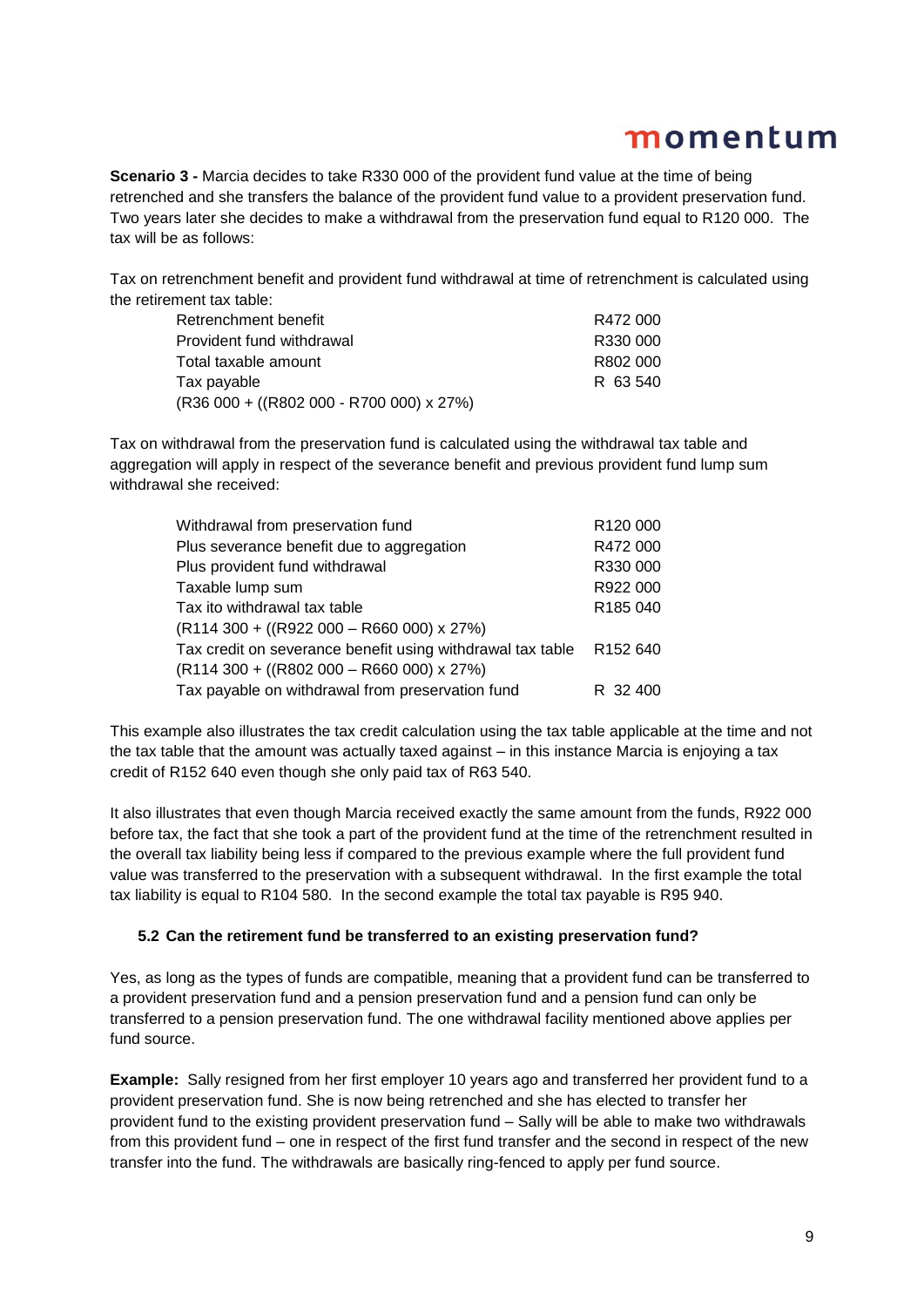## **5.3 Can additional ad hoc or monthly contributions be made to a preservation fund after the transfer is made?**

No, a preservation fund cannot accept contributions on a monthly, annual or ad hoc basis – it can only accept fund transfers from retirement funds where the member has not reached the retirement age.

## **5.4 If the retirement fund benefit is transferred to a retirement annuity fund, will the individual have access to the funds prior to reaching normal retirement?**

A retirement annuity restricts access to the funds until the member reaches the retirement date of 55 years or older. And once the member elects to retire, a maximum of one third will be accessible as a lump sum and the remaining funds must be applied to provide a monthly pension (which is achieved by acquiring a compulsory annuity).

The lump sum will be subject to income tax based on the retirement lump sum tax table. The monthly pension will be fully taxable.

**Note -** There are very specific circumstances where prior access is allowed, which include the formal emigration of the member, where the paid-up value of the retirement fund is less than the prescribed minimum amount (currently R7 000) and where the member is disabled.

### **5.5 Can the retirement fund be transferred to an existing retirement annuity fund?**

Yes. This amount will then form part of the overall benefit available in the retirement annuity fund and will be subject to the rules of the retirement annuity fund. Therefore access will be limited.

## **5.6 Can additional ad hoc or monthly contributions be made to a retirement annuity after the transfer is made?**

Yes, the retirement annuity can accept monthly, annual or ad hoc contributions without any limitations (there can be minimum premiums). The member can also qualify for a tax deduction in respect of contributions made within the limits prescribed by the Income Tax Act.

## **5.7 If an employee is a member of a retirement annuity – either in their personal capacity or as part of an employer provided retirement annuity scheme – will the employee be able to access the retirement benefit in the retirement annuity fund upon retrenchment?**

No. A retirement annuity fund only provides for access in the following instances:

- If the retirement annuity fund is paid up and has a paid up a value of less than R7 000 (this applies to the registered fund and not the individual policy),
- Upon death,
- Upon disability, and/or
- Upon retirement.

### **The employee is eligible to retire from the retirement fund**

If the member is eligible to retire from the retirement fund as they have reached the normal retirement age as defined by the specific fund or if the fund makes provision for early retirement, the employee will have the following alternatives.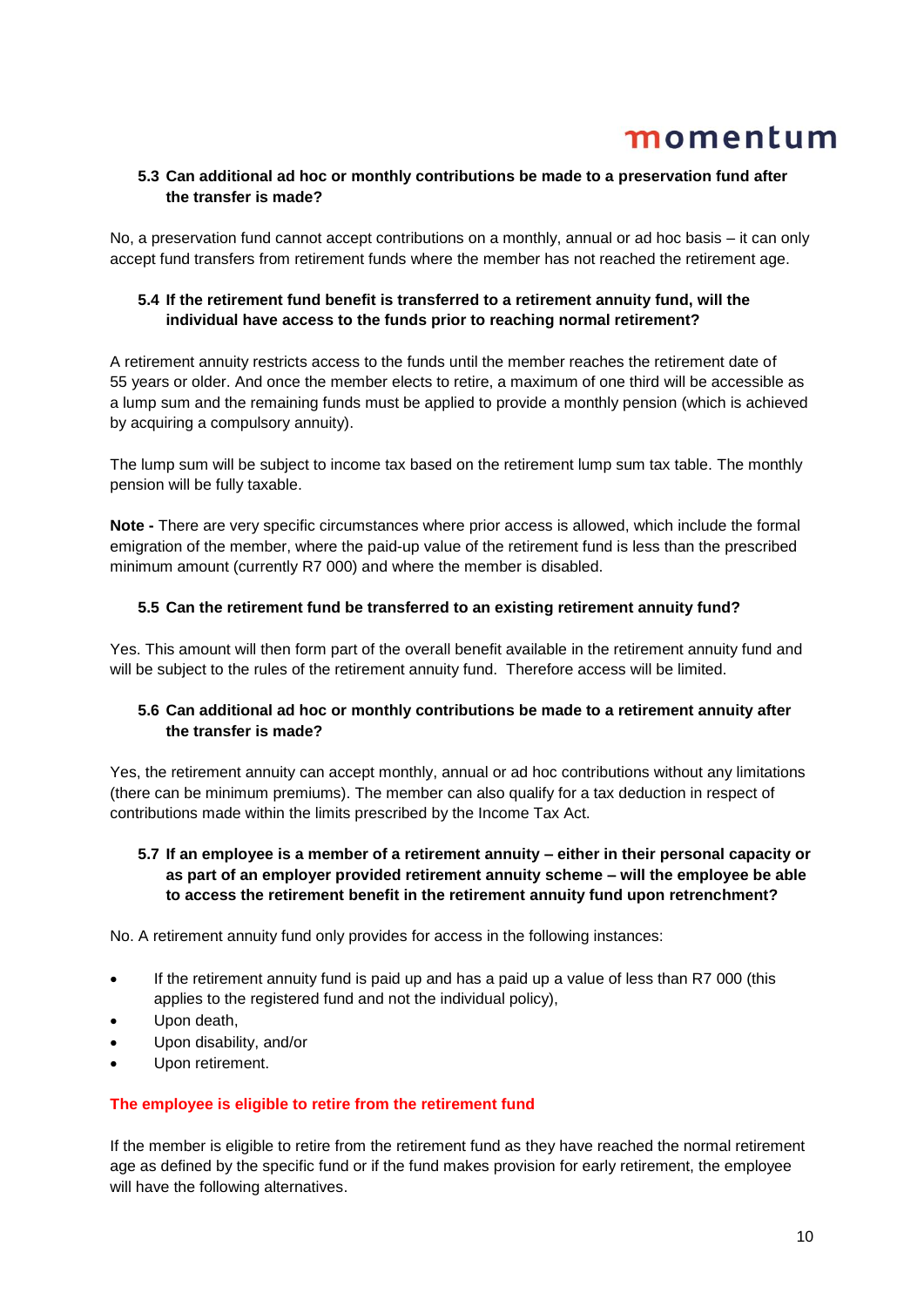Retirement from pension fund:

- The member can access a maximum of one third of the retirement benefit as a lump sum. The lump sum may be subject to income tax. The retirement lump sum tax table will apply.
- The remaining funds in the pension fund must be invested to provide a monthly pension. This can be achieved by transferring the funds to a conventional life annuity or a living annuity. The transfer of the funds will take place tax-free. The monthly pension will be fully taxable.

Retirement from a provident fund:

- The member can access any portion of the retirement benefit as a lump sum. The lump sum may be subject to income tax. The retirement lump sum tax table will apply.
- In general, the remaining funds in the provident fund must be invested to provide a monthly pension. This can be achieved by transferring the funds to a conventional life annuity or a living annuity. The transfer of the funds will take place tax-free. The monthly pension will be fully taxable.

### **5.8 If the member has elected to retire from the retirement fund, can the retirement benefit be transferred to a retirement annuity fund?**

Yes, from 1 March 2018 retirement benefits can be transferred to retirement annuities to preserve retirement benefits and delay retirement. When transferring from a provident fund to a retirement annuity the rules of the retirement annuity will apply at retirement and therefore the member will be restricted to one third as a maximum lump sum at retirement.

The member will still be able to make additional contributions to the retirement annuity fund until they formally retire from the fund.

## **5.9 If the member has elected to retire from the retirement fund, can the retirement benefit be transferred to a preservation fund?**

Yes, from 1 March 2019 retirement benefits can be transferred to preservation funds to preserve retirement benefits and delay retirement. However, one should note that the one withdrawal will not be available in respect of retirement benefits and therefore no access is possible other than on formal retirement from the preservation fund. To enjoy this benefit, the retirement date should be after 1 March 2019.

## **5.10 What options are available to provide the member with a monthly pension after retirement?**

When retiring from a pension fund, the member will have to apply at least two thirds of the retirement benefit to fund a monthly pension. In the case of a provident fund, the member can elect what portion must be applied for a monthly pension. To fund the monthly pension the member will purchase a life annuity. The transfer from the retirement fund to the annuity does not attract income tax; however, the monthly pension is fully taxable and the administrator will be obliged to withhold Pay As You Earn (PAYE).

Please find a comparison of the conventional life annuity and a living annuity at the end of this document.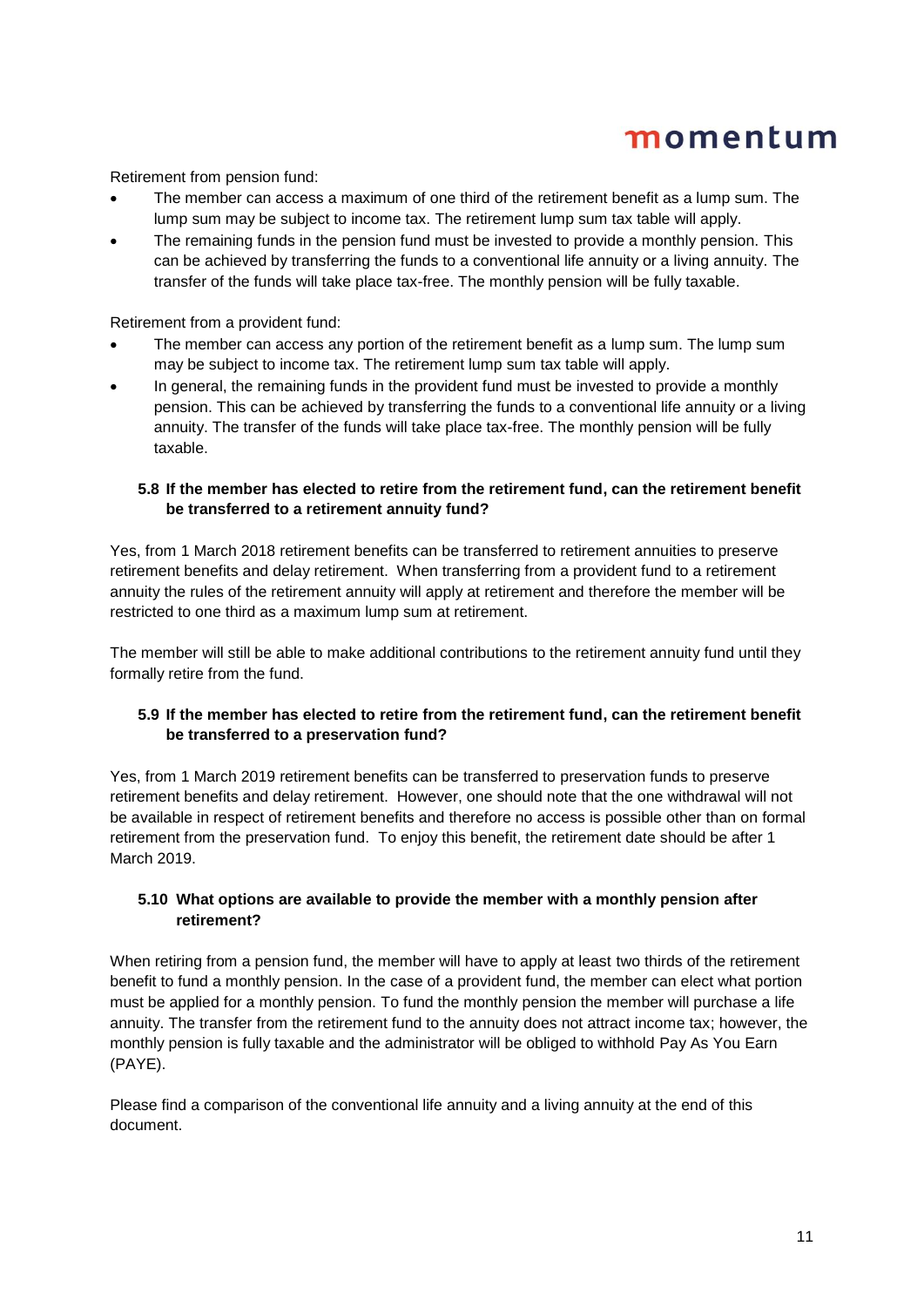## **6. What impact will retrenchment have on my group life benefits?**

As retrenchment will terminate the employee's membership to the employer retirement fund, any associated group insurance benefits will also be terminated. In some instances the fund or employer may offer the employee a conversion option – meaning that they can convert the group life policy to an individually-owned life policy at a predetermined rate. It is important to note that future alterations of conversion options are generally very limited.

## **7. What impact will retrenchment have on my medical scheme?**

The medical scheme membership will generally also terminate with employment. In some cases the medical scheme is open to the general public in which case the employee will be able to continue membership in their personal capacity at their own cost. However, there are some medical schemes that are specifically linked to employment in which case a new medical scheme will be needed.

\*\*\*\*\*\*\*\*\*\*\*\*\*\*\*\*\*\*\*\*\*\*\*\*\*\*

(Comparison on next page)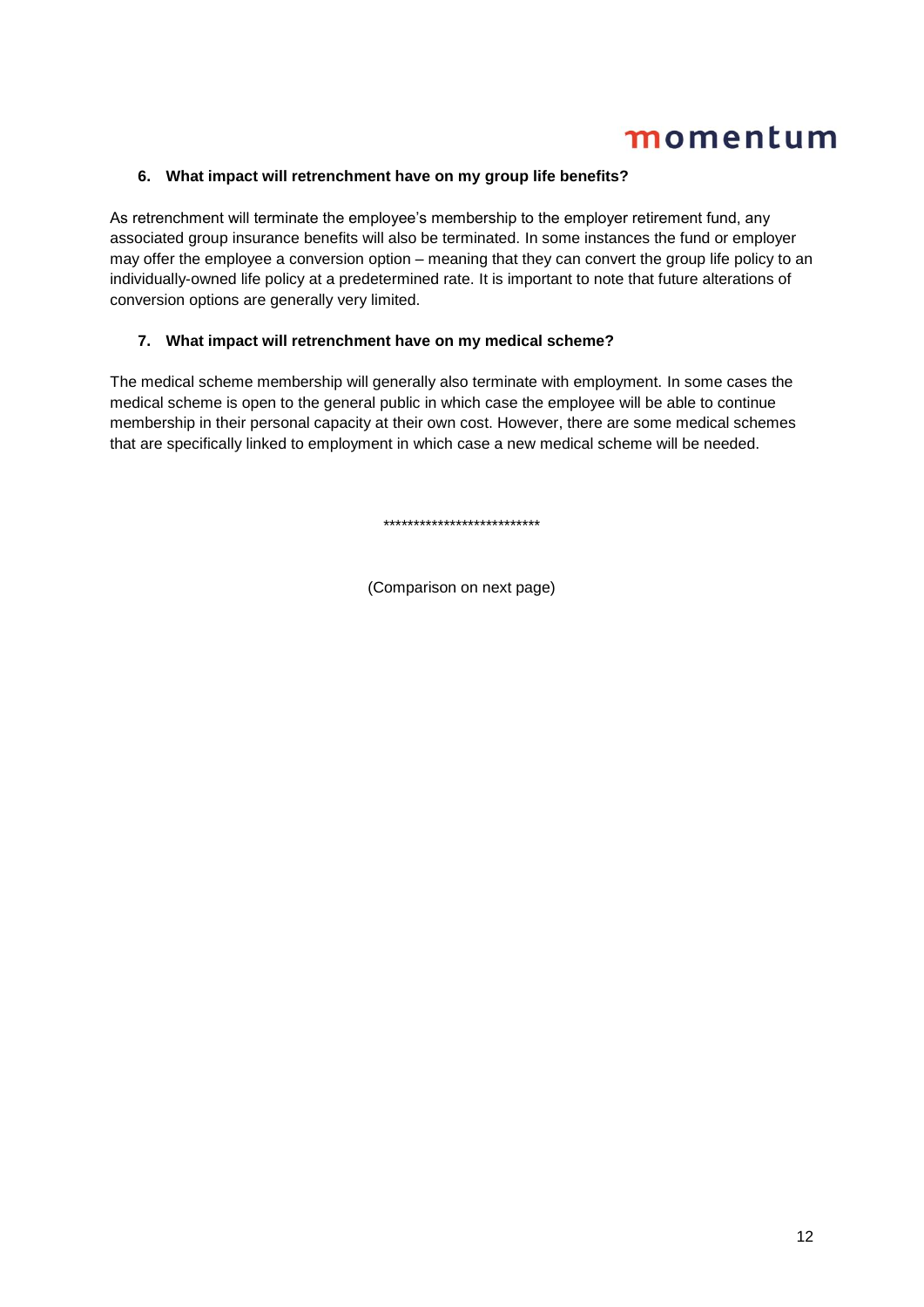|                       | <b>Living Annuity</b>                                                                                                                                                                                                                                                                                                                                                                                                                                                 | <b>Conventional Life Annuity</b>                                                                                                                                                                                                                                                                                                                                                                                                                                                                                                                                                                                                                                                                                                                                                                                                                       |
|-----------------------|-----------------------------------------------------------------------------------------------------------------------------------------------------------------------------------------------------------------------------------------------------------------------------------------------------------------------------------------------------------------------------------------------------------------------------------------------------------------------|--------------------------------------------------------------------------------------------------------------------------------------------------------------------------------------------------------------------------------------------------------------------------------------------------------------------------------------------------------------------------------------------------------------------------------------------------------------------------------------------------------------------------------------------------------------------------------------------------------------------------------------------------------------------------------------------------------------------------------------------------------------------------------------------------------------------------------------------------------|
| <b>Description</b>    | This is a compulsory annuity intended<br>to provide the annuitant with a lifelong<br>income whilst providing some income<br>and investment choice flexibility to the<br>annuitant.                                                                                                                                                                                                                                                                                    | This is a compulsory annuity intended to<br>provide the annuitant with a lifelong income<br>whilst providing certain options contractual<br>guarantees.                                                                                                                                                                                                                                                                                                                                                                                                                                                                                                                                                                                                                                                                                                |
| <b>Income</b><br>rate | The annuitant can select the<br>$\bullet$<br>income rate ranging between<br>2.5% and 17.5% per annum<br>calculated on the underlying<br>capital amount available in the<br>living annuity.<br>The income rate can be altered<br>on an annual basis on the<br>anniversary date of the living<br>annuity.<br>If the income rate exceeds the<br>investment return in the<br>investment funds it can deplete<br>the capital which can result in a<br>reduction of income. | The income rate is determined by<br>$\bullet$<br>the insurer at the time the<br>investment is made and is based on<br>bond yields, guarantees selected<br>and the age and life expectancy of<br>the annuitant.<br>The income is fixed, except insofar<br>$\bullet$<br>annual escalations are selected by<br>the annuitant at inception of the<br>investment.<br>The income will be paid in terms of<br>$\bullet$<br>the contractual obligation<br>irrespective of market conditions and<br>its impact on the underlying capital<br>investment.                                                                                                                                                                                                                                                                                                         |
| <b>Guarantees</b>     | There are no investment or<br>$\bullet$<br>income guarantees associated<br>with the living annuity.                                                                                                                                                                                                                                                                                                                                                                   | The annuitant can select certain<br>$\bullet$<br>guarantees regarding the continued<br>payment of income after their death<br>- a five-year or ten-year guarantee<br>is common, which means that the<br>income will continue for the lifetime<br>of the annuitant or the guaranteed<br>term, whichever is the longest.<br>Therefore, if the annuitant dies<br>within the guaranteed term, the<br>income will continue to the spouse<br>or beneficiary for the duration of the<br>guaranteed term.<br>In some instances the annuitant can<br>also select a spousal guarantee<br>resulting in the income being<br>guaranteed for the lifetime of the<br>annuitant and their spouse.<br>The guarantees will impact the initial<br>$\bullet$<br>income rate provided and the more<br>extensive the guarantee the lower<br>the initial income rate will be. |